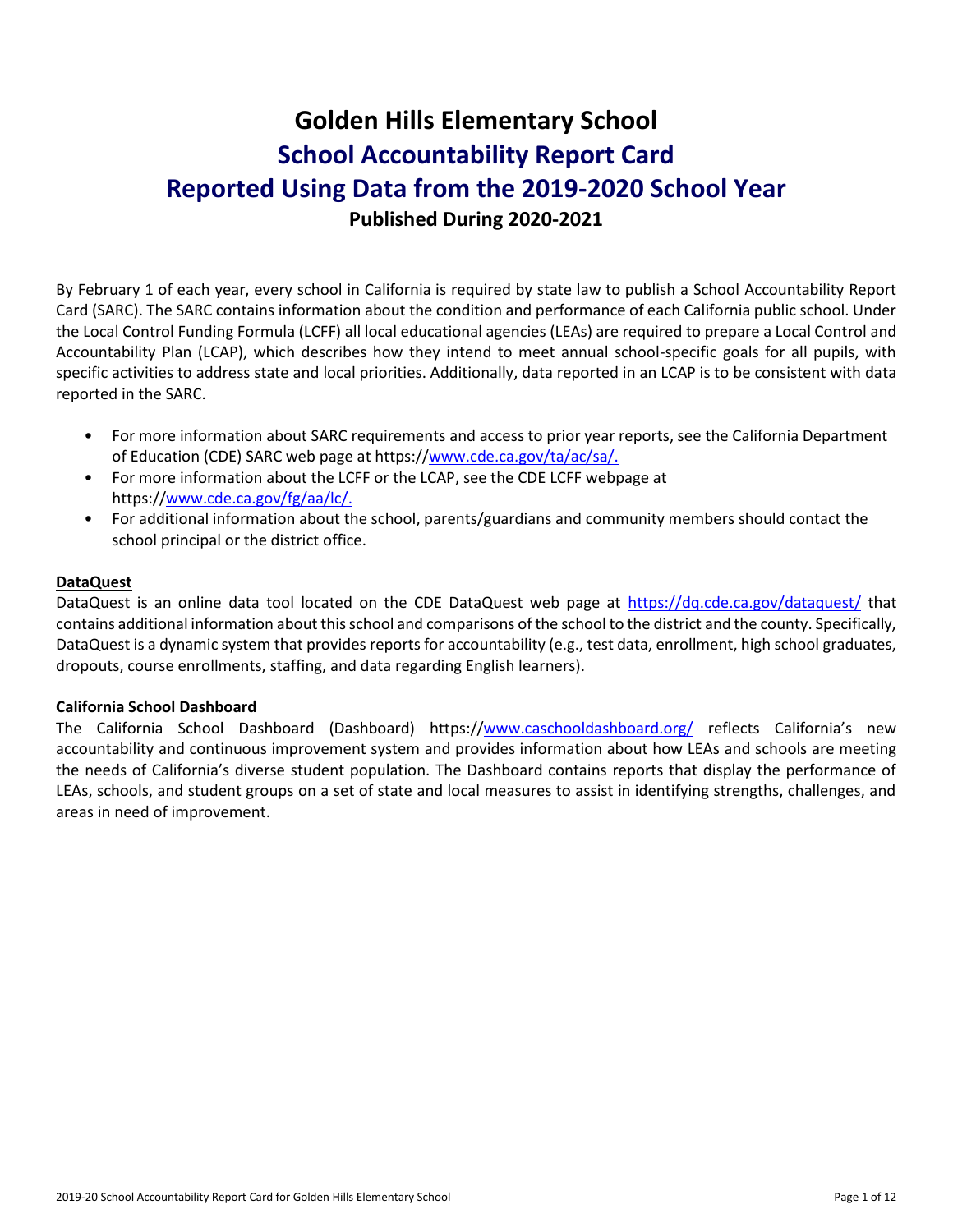# **About This School**

#### **School Contact Information (School Year 2020-2021)**

| <b>Entity</b>                            | <b>Contact Information</b>             |
|------------------------------------------|----------------------------------------|
| <b>School Name</b>                       | Golden Hills Elementary School         |
| <b>Street</b>                            | 2400 Via Canela Ave                    |
| City, State, Zip                         | Oroville                               |
| <b>Phone Number</b>                      | 5305326000                             |
| Principal                                | Ms. Kristi Napoli                      |
| <b>Email Address</b>                     | knapoli@palermok8.org                  |
| Website                                  | http://goldenhills.palermoschools.org/ |
| <b>County-District-School (CDS) Code</b> | 04615230110510                         |

#### **District Contact Information (School Year 2020-2021)**

| Entity               | <b>Contact Information</b>               |
|----------------------|------------------------------------------|
| <b>District Name</b> | Palermo Union Elementary School District |
| <b>Phone Number</b>  | (530) 533-4842                           |
| Superintendent       | Kathleen Andoe-Nolind                    |
| <b>Email Address</b> | kandoe@palermok8.org                     |
| Website              | http://www.palermoschools.org/           |

## **School Description and Mission Statement (School Year 2020-2021)**

The Palermo Union School District is comprised of five schools; Helen Wilcox (K-3), Honcut Elementary School (K-2), Golden Hills Elementary School (4-5), Palermo Middle School (6-8), and Community Day (K-8). The district is located in Butte County, in the northern part of California's Sacramento Valley.

Palermo Union School District Vision: All Palermo students will receive a meaningful and challenging education that will provide the opportunity to become life-long learners and motivated to be contributing members of society. Palermo Union School District Mission: In partnership with parents and other community stakeholders, it is the mission of the Palermo School District to create the conditions necessary to ensure that every Palermo student achieves our vision.

School Description: Golden Hills Elementary School, built in 2006, is located south of Oroville and has approximately 300 students. Golden Hills provides a Title 1 School-Wide Program(SWP) in addition to reading Intervention, math Intervention, English Language Development, special education, Indian Education, and library services. Every classroom at Golden Hills is considered a smart room, equipped with technology which is used to reach our diverse learners. This technology includes a projector, document camera, and amplification systems. In addition, each student is assigned a Chromebook. Every student at Golden Hills receives music education once a week from a music teacher and has the opportunity to join a weekly beginning band class. Golden Hills also has a focus on increasing physical fitness for students by holding monthly school-wide fitness activities and culminating in an annual two-week Olympic event at the end of the school year. In addition to our required P.E. minutes, students also receive weekly instruction from a physical education teacher.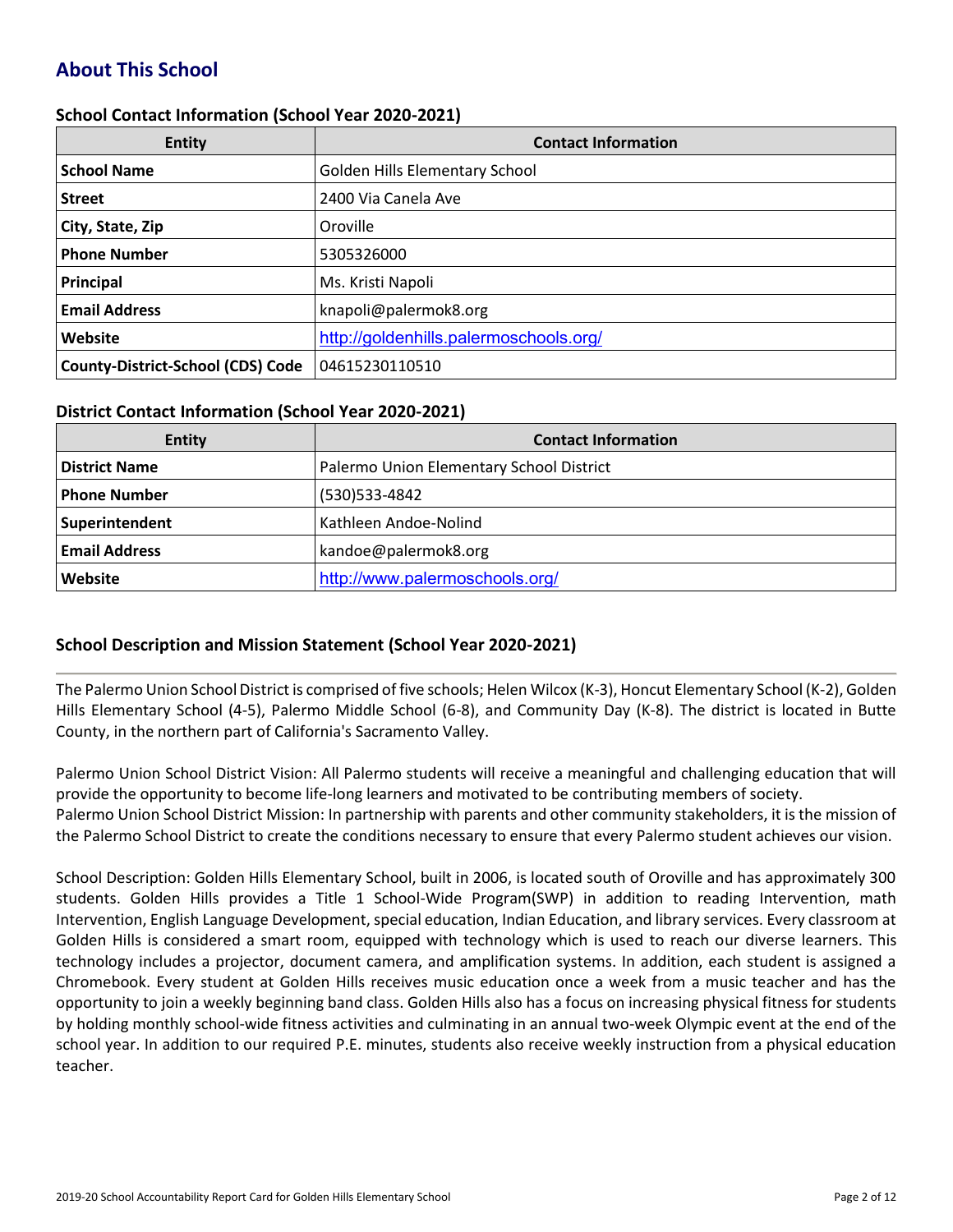Golden Hills embraces the Professional Learning Community (PLC) model as well as the Learning For All concept. The teaching staff and administrators have developed strategies to teach students of all ability levels, including implementation of MTSS (Multi-tiered System of Support: academic, behavior and social emotional interventions),, and a school-wide intervention block (including ELD). I-Ready is used for diagnostic and learning modules to differentiate instruction for all students. Professional development has been focused on implementing trauma informed responses for all students. There is a one hour S.T.E.A.M. block (Science, Technology, Engineering, Arts, and Mathematics). Professional Development for the staff is focused on Trauma Informed Responses, PLC, NGSS and ELD strategies.

School Goals: All students will think critically, collaborate, and persevere through rigorous, relevant and engaging tasks to reach academic success. Progress indicators will be CAASP scores, local district benchmarks. Local assessments, both formative and summative, are monitored and analyzed weekly, each trimester, and at the end of the school year.

Mission Statement: Golden Hills, in a cooperative effort with students, families, and the community, will provide an excellent educational program to ensure that all students are successful life-long learners. We will maintain a safe, caring, moral, drug-free, and supportive environment, with the ultimate goal of students becoming successful, productive, and responsible citizens.

Golden HIlls Eagles grow together, learn with passion, act with kindness and change the world!

## **Student Enrollment by Grade Level (School Year 2019-2020)**

| <b>Grade Level</b>      | <b>Number of Students</b> |  |  |  |  |
|-------------------------|---------------------------|--|--|--|--|
| Grade 4                 | 123                       |  |  |  |  |
| Grade 5                 | 136                       |  |  |  |  |
| <b>Total Enrollment</b> | 259                       |  |  |  |  |

## **Student Enrollment by Student Group (School Year 2019-2020)**

| <b>Student Group</b>                   | <b>Percent of Total Enrollment</b> |
|----------------------------------------|------------------------------------|
| <b>Black or African American</b>       | 0.8                                |
| American Indian or Alaska Native       | 3.1                                |
| Asian                                  | 3.9                                |
| <b>Filipino</b>                        | 0.4                                |
| <b>Hispanic or Latino</b>              | 30.9                               |
| White                                  | 50.2                               |
| <b>Two or More Races</b>               | 8.5                                |
| <b>Socioeconomically Disadvantaged</b> | 74.9                               |
| <b>English Learners</b>                | 12.4                               |
| <b>Students with Disabilities</b>      | 12.4                               |
| <b>Foster Youth</b>                    | 1.2                                |
| <b>Homeless</b>                        | 4.2                                |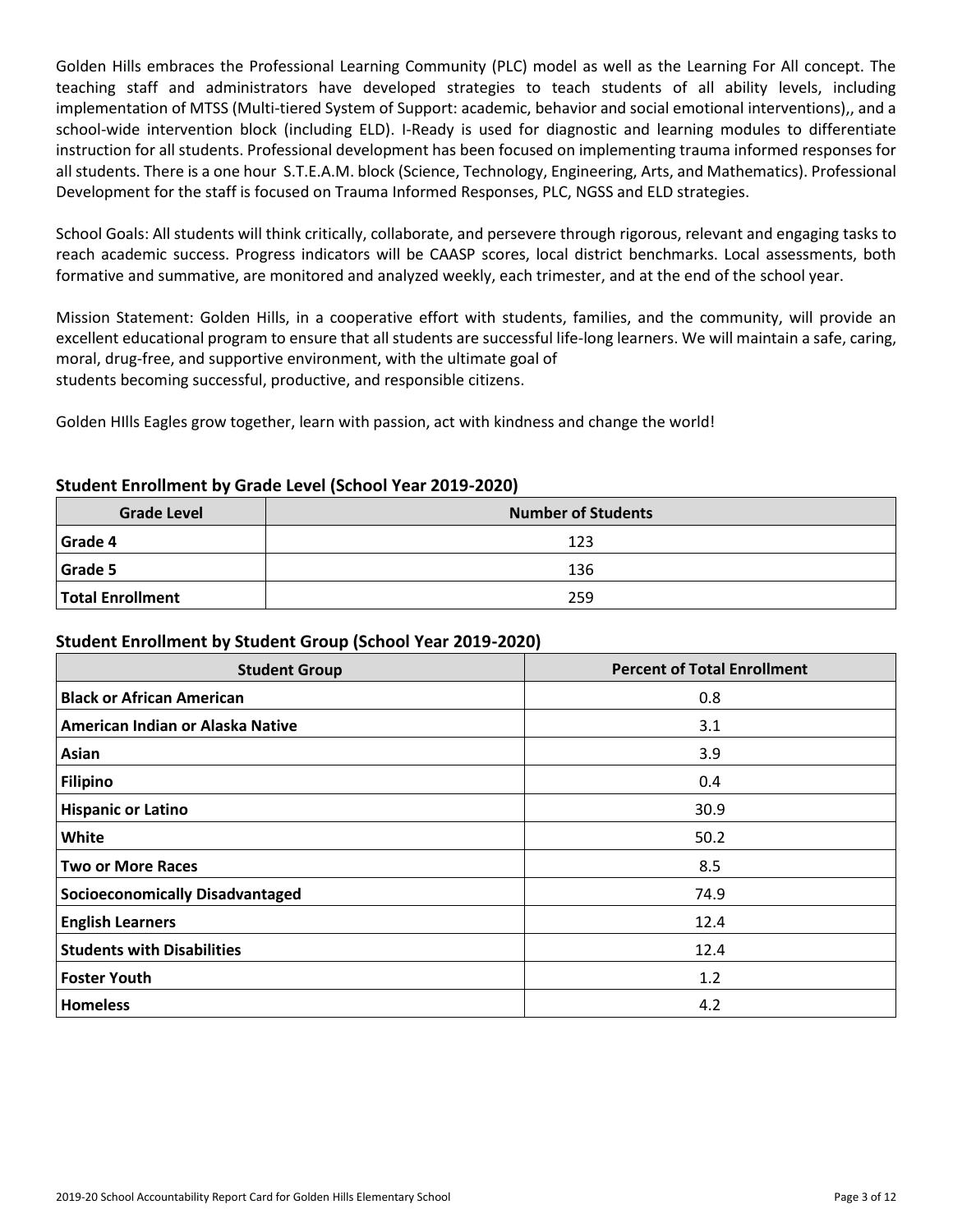# **A. Conditions of Learning**

#### **State Priority: Basic**

The SARC provides the following information relevant to the State priority: Basic (Priority 1):

- Degree to which teachers are appropriately assigned and fully credentialed in the subject area and for the pupils they are teaching;
- Pupils have access to standards-aligned instructional materials; and
- School facilities are maintained in good repair

#### **Teacher Credentials**

| <b>Teachers</b>                                                    |    | <b>School</b><br>2019-20 | <b>School</b><br>2020-21 | <b>District</b><br>2020-21 |
|--------------------------------------------------------------------|----|--------------------------|--------------------------|----------------------------|
| With Full Credential                                               | 13 | 14                       | 13                       | 70                         |
| Without Full Credential                                            | 0  | 0                        |                          |                            |
| Teaching Outside Subject Area of Competence (with full credential) | 0  |                          |                          |                            |

#### **Teacher Misassignments and Vacant Teacher Positions**

| Indicator                                      | 2018-19 | 2019-20 | 2020-21 |
|------------------------------------------------|---------|---------|---------|
| Misassignments of Teachers of English Learners |         |         |         |
| Total Teacher Misassignments*                  |         |         |         |
| Vacant Teacher Positions                       |         |         |         |

Note: "Misassignments" refers to the number of positions filled by teachers who lack legal authorization to teach that grade level, subject area, student group, etc. \*Total Teacher Misassignments includes the number of Misassignments of Teachers of English Learners.

## **Quality, Currency, Availability of Textbooks and Other Instructional Materials (School Year 2020-2021)**

#### **Year and month in which data were collected:** August 2020

| Subject                       | <b>From Most</b><br><b>Textbooks and Other Instructional</b><br>Recent<br><b>Materials/year of Adoption</b><br><b>Adoption?</b> |     |     |  | <b>Percent Students</b><br><b>Lacking Own</b><br><b>Assigned Copy</b> |
|-------------------------------|---------------------------------------------------------------------------------------------------------------------------------|-----|-----|--|-----------------------------------------------------------------------|
| <b>Reading/Language Arts</b>  | Benchmark Advance 2017                                                                                                          | Yes | 0.0 |  |                                                                       |
| <b>Mathematics</b>            | McGraw Hill: My Math 2013                                                                                                       | Yes | 0.0 |  |                                                                       |
| <b>Science</b>                | MacMillian/ McGraw Hill: California Science                                                                                     | No. | 0.0 |  |                                                                       |
| <b>History-Social Science</b> | My World- Interactive: Pearson 2019                                                                                             | Yes | 0.0 |  |                                                                       |

Note: Cells with N/A values do not require data.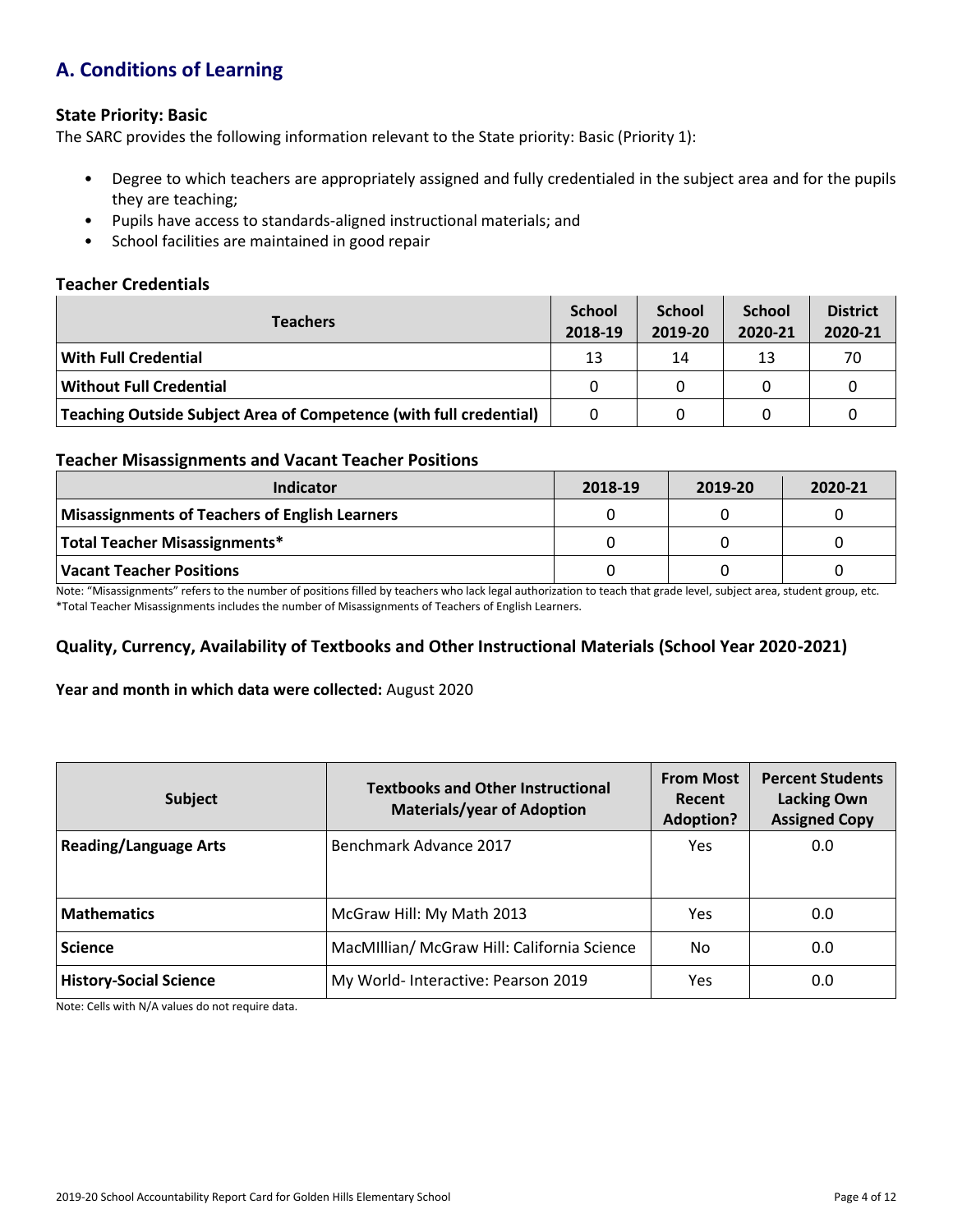## **School Facility Conditions and Planned Improvements**

The LEA takes great efforts to ensure that all schools are clean, safe, and functional. To assist in this effort, the LEA uses a facility inspection tool developed by the State of California OPSC. The results are available at the school office. Below is more specific information on the condition of the school and the efforts made to ensure that students are provided w ith a clean, safe, and functional learning environment. Golden Hills w as built in 2006. It has 12 classrooms, a multipurpose room, a library, and an administration building. A staff work room is located in the administration building. Student and staff restrooms are adequately located throughout the campus and are kept clean and in good w orking order. Golden Hills maintains a playground and garden area. The campus is gated and locked when school is not in session. Parents and guests sign in, and out, at the office. LEA maintenance staff ensures that the repairs necessary to keep the school in good repair, and working order, are completed in a timely manner. A w ork order process is used to ensure efficient service and that emergency repairs are given the highest priority. A daytime custodian takes care of the day-to-day operational needs on site, while helping to maintain safety and cleanliness. A night time custodian maintains the cleanliness of the school by cleaning the entire facility each night.

## **School Facility Good Repair Status**

Using the **most recently collected** FIT data (or equivalent), provide the following:

- Determination of repair status for systems listed
- Description of any needed maintenance to ensure good repair
- The year and month in which the data were collected
- The rate for each system inspected
- The overall rating

#### **Year and month of the most recent FIT report:** 11/3/20

| <b>System Inspected</b>                                                       | <b>Rating</b> | <b>Repair Needed and Action Taken or Planned</b> |
|-------------------------------------------------------------------------------|---------------|--------------------------------------------------|
| <b>Systems: Gas Leaks,</b><br><b>Mechanical/HVAC, Sewer</b>                   | Good          |                                                  |
| <b>Interior: Interior Surfaces</b>                                            | Good          |                                                  |
| <b>Cleanliness: Overall Cleanliness,</b><br><b>Pest/ Vermin Infestation</b>   | Good          |                                                  |
| <b>Electrical: Electrical</b>                                                 | Good          |                                                  |
| <b>Restrooms/Fountains: Restrooms,</b><br>Sinks/Fountains                     | Good          |                                                  |
| <b>Safety: Fire Safety, Hazardous</b><br><b>Materials</b>                     | Good          |                                                  |
| <b>Structural: Structural Damage,</b><br><b>Roofs</b>                         | Good          |                                                  |
| <b>External: Playground/School</b><br>Grounds, Windows/<br>Doors/Gates/Fences | Good          |                                                  |
| <b>Overall Rating</b>                                                         | Exemplary     |                                                  |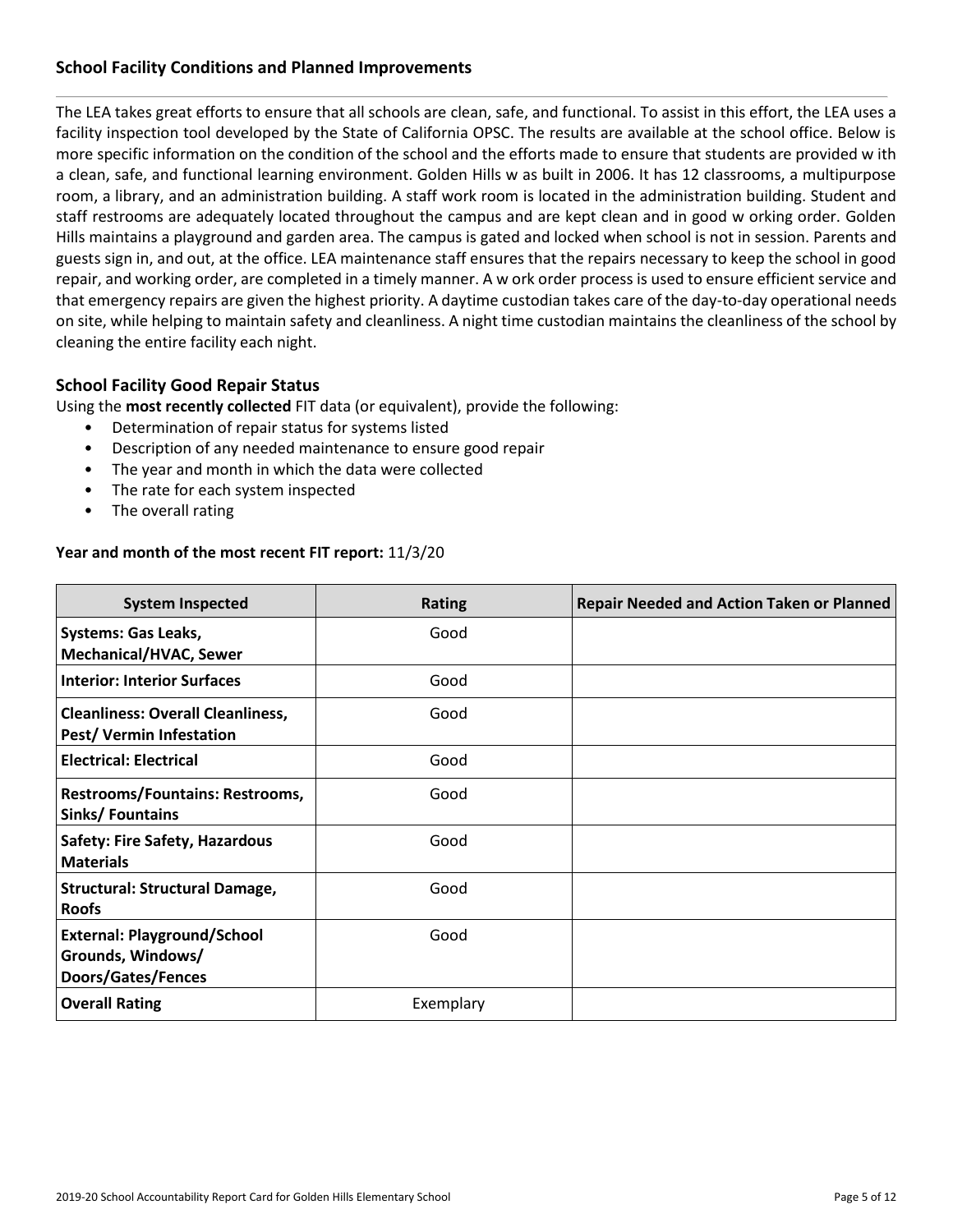# **B. Pupil Outcomes**

## **State Priority: Pupil Achievement**

The SARC provides the following information relevant to the State priority: Pupil Achievement (Priority 4):

- **Statewide assessments** (i.e., California Assessment of Student Performance and Progress [CAASPP] System, which includes the Smarter Balanced Summative Assessments for students in the general education population and the California Alternate Assessments [CAAs] for English language arts/literacy [ELA] and mathematics given in grades three through eight and grade eleven. Only eligible students may participate in the administration of the CAAs. CAAs items are aligned with alternate achievement standards, which are linked with the Common Core State Standards [CCSS] for students with the most significant cognitive disabilities); and
- The percentage of students who have successfully completed courses that satisfy the requirements for entrance to the University of California and the California State University, or career technical education sequences or programs of study.

# **CAASPP Test Results in ELA and Mathematics for All Students**

# **Grades Three through Eight and Grade Eleven**

## **Percentage of Students Meeting or Exceeding the State Standard**

| Subject                                                              | <b>School</b><br>2018-19 | <b>School</b><br>2019-20 | <b>District</b><br>2018-19 | <b>District</b><br>2019-20 | <b>State</b><br>2018-19 | <b>State</b><br>2019-20 |
|----------------------------------------------------------------------|--------------------------|--------------------------|----------------------------|----------------------------|-------------------------|-------------------------|
| <b>English Language Arts/Literacy</b><br>$\vert$ (grades 3-8 and 11) | 32.8%                    | N/A                      | 32.71%                     | N/A                        | 51.10%                  | N/A                     |
| <b>Mathematics</b><br>$\vert$ (grades 3-8 and 11)                    | 26.72%                   | N/A                      | 20.33%                     | N/A                        | 39.73%                  | N/A                     |

Note: Cells with N/A values do not require data.

Note: The 2019-2020 data are not available. Due to the COVID-19 pandemic, Executive Order N-30-20 was issued which waived the requirement for statewide testing for the 2019-2020 school year.

Note: Percentages are not calculated when the number of students tested is ten or less, either because the number of students in this category is too small for statistical accuracy or to protect student privacy.

Note: ELA and mathematics test results include the Smarter Balanced Summative Assessment and the CAA. The "Percent Met or Exceeded" is calculated by taking the total number of students who met or exceeded the standard on the Smarter Balanced Summative Assessment plus the total number of students who met the standard (i.e., achieved Level 3-Alternate) on the CAAs divided by the total number of students who participated in both assessments.

## **CAASPP Test Results in ELA by Student Group Grades Three through Eight and Grade Eleven (School Year 2019-2020)**

| <b>Student Group</b>                | <b>Total</b><br><b>Enrollment</b> | <b>Number</b><br><b>Tested</b> | Percent<br><b>Tested</b> | Percent<br><b>Not</b><br><b>Tested</b> | Percent<br>Met or<br><b>Exceeded</b> |
|-------------------------------------|-----------------------------------|--------------------------------|--------------------------|----------------------------------------|--------------------------------------|
| <b>All Students</b>                 | N/A                               | N/A                            | N/A                      | N/A                                    | N/A                                  |
| <b>Male</b>                         | N/A                               | N/A                            | N/A                      | N/A                                    | N/A                                  |
| Female                              | N/A                               | N/A                            | N/A                      | N/A                                    | N/A                                  |
| <b>Black or African American</b>    | N/A                               | N/A                            | N/A                      | N/A                                    | N/A                                  |
| American Indian or Alaska Native    | N/A                               | N/A                            | N/A                      | N/A                                    | N/A                                  |
| Asian                               | N/A                               | N/A                            | N/A                      | N/A                                    | N/A                                  |
| <b>Filipino</b>                     | N/A                               | N/A                            | N/A                      | N/A                                    | N/A                                  |
| <b>Hispanic or Latino</b>           | N/A                               | N/A                            | N/A                      | N/A                                    | N/A                                  |
| Native Hawaiian or Pacific Islander | N/A                               | N/A                            | N/A                      | N/A                                    | N/A                                  |
| <b>White</b>                        | N/A                               | N/A                            | N/A                      | N/A                                    | N/A                                  |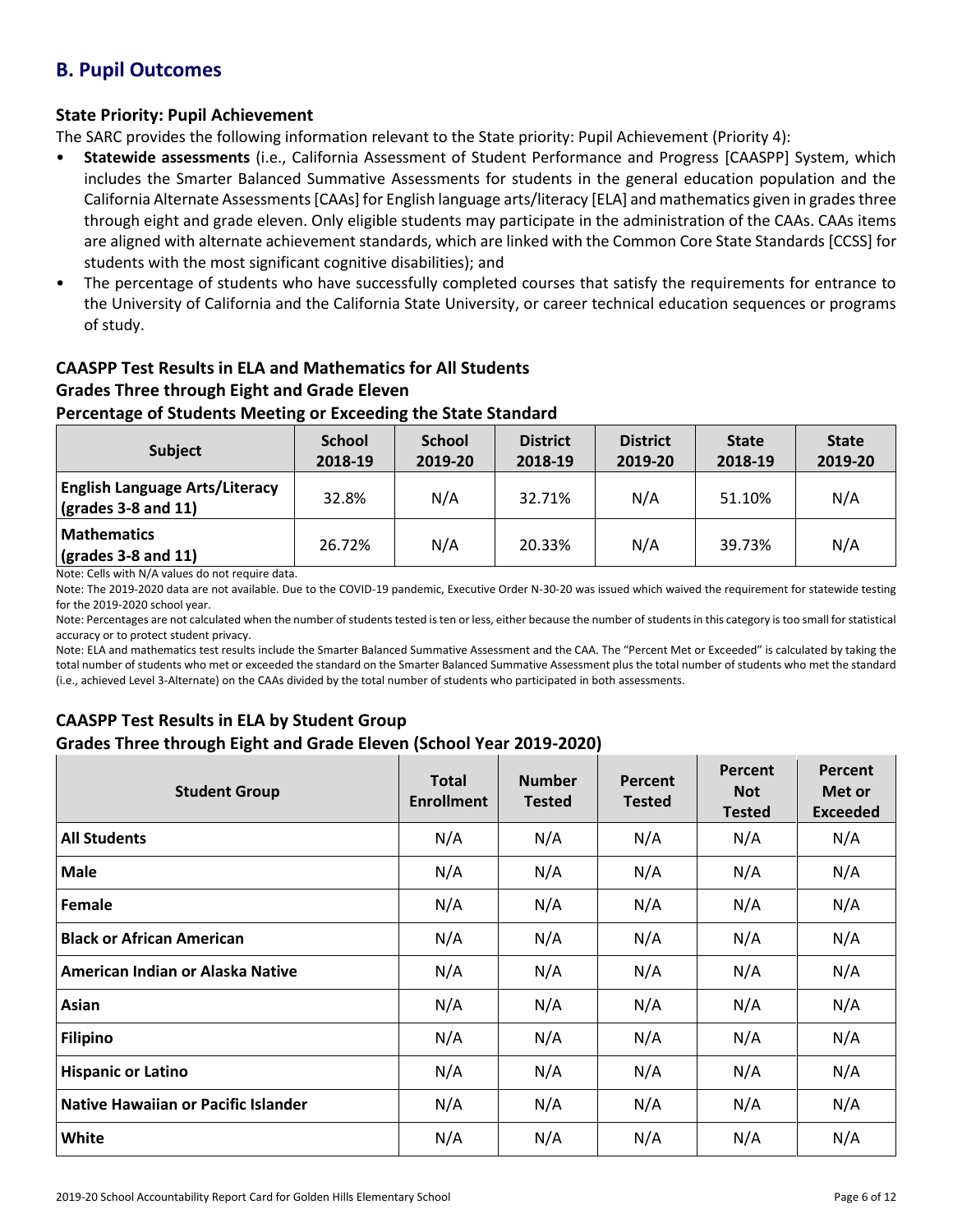| <b>Student Group</b>                                 | <b>Total</b><br><b>Enrollment</b> | <b>Number</b><br><b>Tested</b> | Percent<br><b>Tested</b> | Percent<br><b>Not</b><br><b>Tested</b> | Percent<br>Met or<br><b>Exceeded</b> |
|------------------------------------------------------|-----------------------------------|--------------------------------|--------------------------|----------------------------------------|--------------------------------------|
| <b>Two or More Races</b>                             | N/A                               | N/A                            | N/A                      | N/A                                    | N/A                                  |
| <b>Socioeconomically Disadvantaged</b>               | N/A                               | N/A                            | N/A                      | N/A                                    | N/A                                  |
| <b>English Learners</b>                              | N/A                               | N/A                            | N/A                      | N/A                                    | N/A                                  |
| <b>Students with Disabilities</b>                    | N/A                               | N/A                            | N/A                      | N/A                                    | N/A                                  |
| <b>Students Receiving Migrant Education Services</b> | N/A                               | N/A                            | N/A                      | N/A                                    | N/A                                  |
| <b>Foster Youth</b>                                  | N/A                               | N/A                            | N/A                      | N/A                                    | N/A                                  |
| <b>Homeless</b>                                      | N/A                               | N/A                            | N/A                      | N/A                                    | N/A                                  |

Note: Cells with N/A values do not require data.

Note: The 2019-2020 data are not available. Due to the COVID-19 pandemic, Executive Order N-30-20 was issued which waived the requirement for statewide testing for the 2019-2020 school year.

## **CAASPP Test Results in Mathematics by Student Group Grades Three through Eight and Grade Eleven (School Year 2019-2020)**

| <b>Student Group</b>                                 | <b>Total</b><br><b>Enrollment</b> | <b>Number</b><br><b>Tested</b> | Percent<br><b>Tested</b> | Percent<br><b>Not</b><br><b>Tested</b> | Percent<br>Met or<br><b>Exceeded</b> |
|------------------------------------------------------|-----------------------------------|--------------------------------|--------------------------|----------------------------------------|--------------------------------------|
| <b>All Students</b>                                  | N/A                               | N/A                            | N/A                      | N/A                                    | N/A                                  |
| <b>Male</b>                                          | N/A                               | N/A                            | N/A                      | N/A                                    | N/A                                  |
| Female                                               | N/A                               | N/A                            | N/A                      | N/A                                    | N/A                                  |
| <b>Black or African American</b>                     | N/A                               | N/A                            | N/A                      | N/A                                    | N/A                                  |
| American Indian or Alaska Native                     | N/A                               | N/A                            | N/A                      | N/A                                    | N/A                                  |
| Asian                                                | N/A                               | N/A                            | N/A                      | N/A                                    | N/A                                  |
| <b>Filipino</b>                                      | N/A                               | N/A                            | N/A                      | N/A                                    | N/A                                  |
| <b>Hispanic or Latino</b>                            | N/A                               | N/A                            | N/A                      | N/A                                    | N/A                                  |
| <b>Native Hawaiian or Pacific Islander</b>           | N/A                               | N/A                            | N/A                      | N/A                                    | N/A                                  |
| White                                                | N/A                               | N/A                            | N/A                      | N/A                                    | N/A                                  |
| <b>Two or More Races</b>                             | N/A                               | N/A                            | N/A                      | N/A                                    | N/A                                  |
| <b>Socioeconomically Disadvantaged</b>               | N/A                               | N/A                            | N/A                      | N/A                                    | N/A                                  |
| <b>English Learners</b>                              | N/A                               | N/A                            | N/A                      | N/A                                    | N/A                                  |
| <b>Students with Disabilities</b>                    | N/A                               | N/A                            | N/A                      | N/A                                    | N/A                                  |
| <b>Students Receiving Migrant Education Services</b> | N/A                               | N/A                            | N/A                      | N/A                                    | N/A                                  |
| <b>Foster Youth</b>                                  | N/A                               | N/A                            | N/A                      | N/A                                    | N/A                                  |
| <b>Homeless</b>                                      | N/A                               | N/A                            | N/A                      | N/A                                    | N/A                                  |

Note: Cells with N/A values do not require data.

Note: The 2019-2020 data are not available. Due to the COVID-19 pandemic, Executive Order N-30-20 was issued which waived the requirement for statewide testing for the 2019-2020 school year.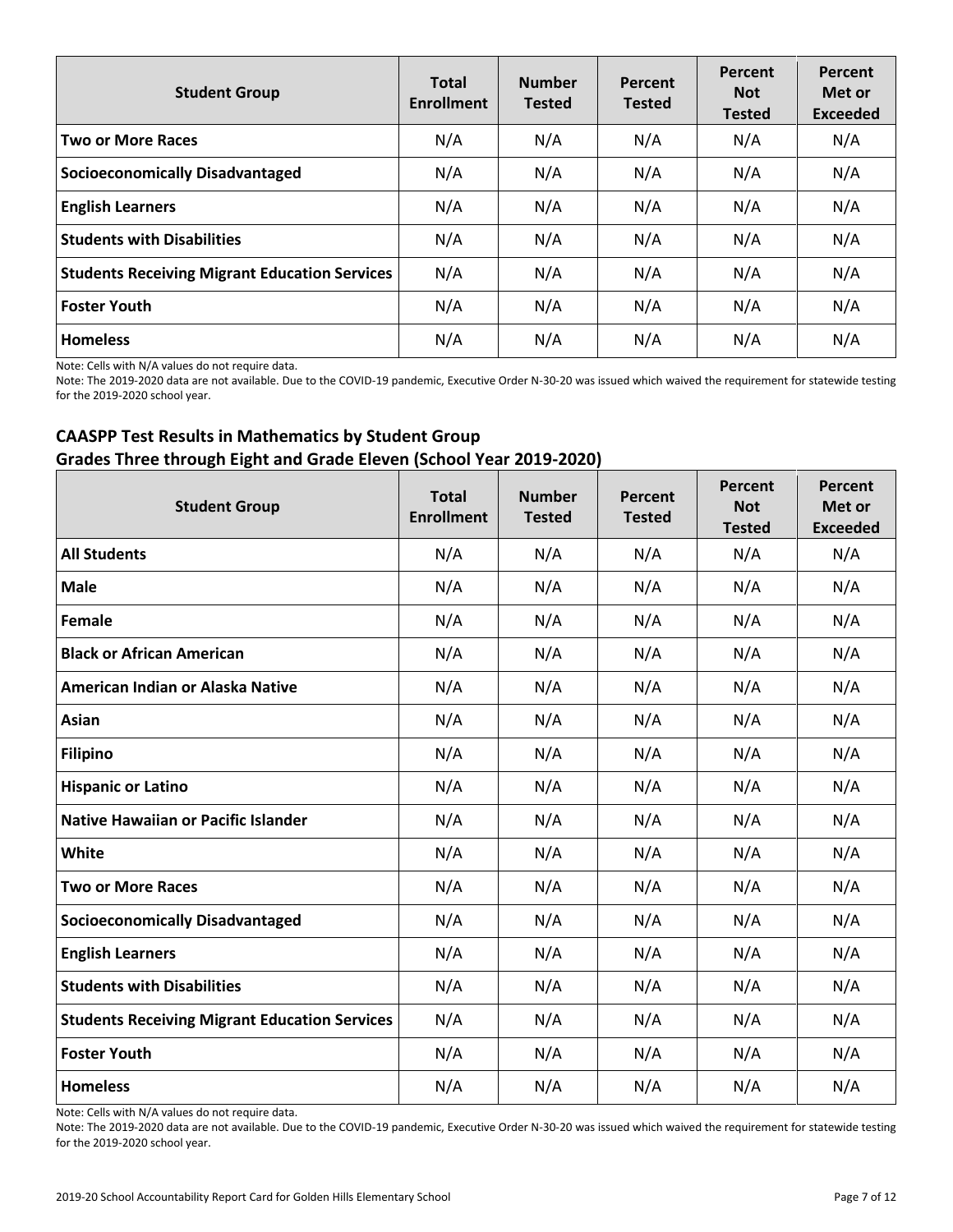## **CAASPP Test Results in Science for All Students Grades Five, Eight, and High School Percentage of Students Meeting or Exceeding the State Standard**

| -                                     |                          |                          |                            |                            |                         |                         |
|---------------------------------------|--------------------------|--------------------------|----------------------------|----------------------------|-------------------------|-------------------------|
| <b>Subject</b>                        | <b>School</b><br>2018-19 | <b>School</b><br>2019-20 | <b>District</b><br>2018-19 | <b>District</b><br>2019-20 | <b>State</b><br>2018-19 | <b>State</b><br>2019-20 |
| Science (grades 5, 8 and high school) | 18                       | N/A                      | 13                         | N/A                        | 30                      | N/A                     |

Note: Cells with N/A values do not require data.

Note: The 2019-2020 data are not available. Due to the COVID-19 pandemic, Executive Order N-30-20 was issued which waived the requirement for statewide testing for the 2019-2020 school year.

Note: The new California Science Test (CAST) was first administered operationally in the 2018-2019 school year.

## **State Priority: Other Pupil Outcomes**

The SARC provides the following information relevant to the State priority: Other Pupil Outcomes (Priority 8):

Pupil outcomes in the subject areas of physical education.

#### **California Physical Fitness Test Results (School Year 2019-2020)**

| Grade Level | <b>Percentage of Students</b><br><b>Meeting Four of Six</b><br><b>Fitness Standards</b> | <b>Percentage of Students</b><br><b>Meeting Five of Six</b><br><b>Fitness Standards</b> | <b>Percentage of Students</b><br><b>Meeting Six of Six</b><br><b>Fitness Standards</b> |
|-------------|-----------------------------------------------------------------------------------------|-----------------------------------------------------------------------------------------|----------------------------------------------------------------------------------------|
|             | N/A                                                                                     | N/A                                                                                     | N/A                                                                                    |
|             | N/A                                                                                     | N/A                                                                                     | N/A                                                                                    |
| q           | N/A                                                                                     | N/A                                                                                     | N/A                                                                                    |

Note: Cells with N/A values do not require data.

Note: The 2019–2020 data are not available. Due to the COVID-19 pandemic, Executive Order N-56-20 was issued which waived the requirement to administer the physical fitness performance test for the 2019–2020 school year.

## **C. Engagement**

#### **State Priority: Parental Involvement**

The SARC provides the following information relevant to the State priority: Parental Involvement (Priority 3):

• Efforts the school district makes to seek parent input in making decisions for the school district and each school site

#### **Opportunities for Parental Involvement (School Year 2020-2021)**

Parental Involvement is an important part of student success. Parents and guardians are given the opportunity to work in a mutually supportive and respectful partnership with the school to help their child succeed. We encourage parents/guardians to volunteer in the classroom and on field trips, as well as attend Back to School Night, Open House, Parent/Teacher Conference, Title 1 Meetings, Muffins for Moms, Doughnuts for Dads, STEAM night and other family events. Golden Hills benefits from an active Parent Teacher Group (PTG). The PTG works with the community on various fundraisers and supports student activities. Parents are encouraged to serve on the School Site Council (SSC). Parents of English Learners (EL students) are encouraged to serve on the English Learner Advisory Committee (ELAC). Parents and guardians can support their child's learning environment by monitoring school attendance and homework completion, participating in extracurricular activities, volunteering at school, attending SSC meetings, and by planning and participating in activities at home that are supportive of classroom instruction.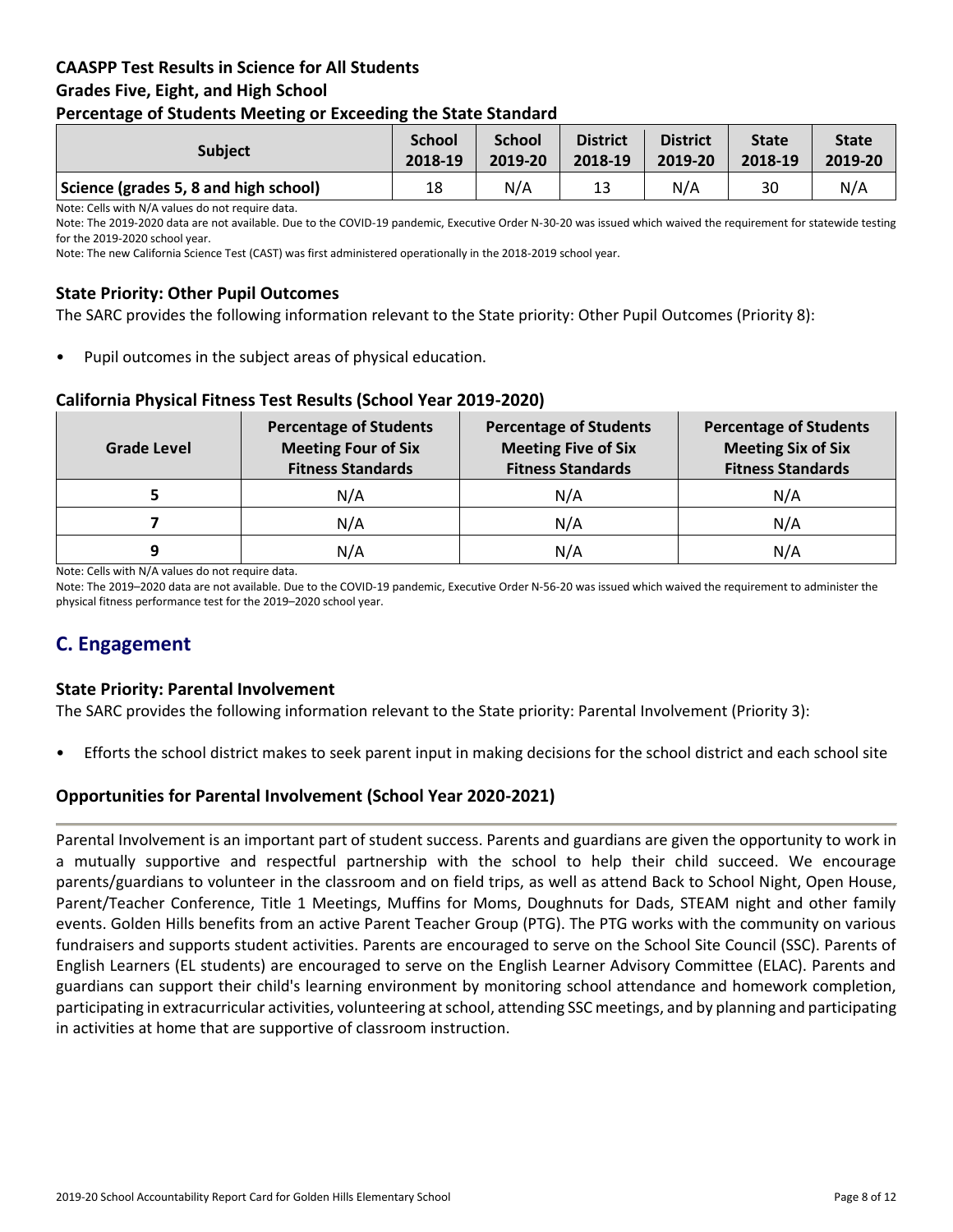## **State Priority: School Climate**

The SARC provides the following information relevant to the State priority: School Climate (Priority 6):

- Pupil suspension rates;
- Pupil expulsion rates; and
- Other local measures on the sense of safety.

#### **Suspensions and Expulsions**

#### **(data collected between July through June, each full school year respectively)**

| Rate               | <b>School</b><br>2017-18 | <b>School</b><br>2018-19 | <b>District</b><br>2017-18 | <b>District</b><br>2018-19 | <b>State</b><br>2017-18 | <b>State</b><br>2018-19 |
|--------------------|--------------------------|--------------------------|----------------------------|----------------------------|-------------------------|-------------------------|
| <b>Suspensions</b> | 0.3                      | 6.3                      | 7.0                        | 5.6                        | 3.5                     | 3.5                     |
| <b>Expulsions</b>  | 0.0                      | 1.6                      | 0.0                        | 0.9                        | 0.1                     | 0.1                     |

## **Suspensions and Expulsions for School Year 2019-2020 Only**

## **(data collected between July through February, partial school year due to the COVID-19 pandemic)**

| Rate               | <b>School</b><br>2019-20 | <b>District</b><br>2019-20 | <b>State</b><br>2019-20 |
|--------------------|--------------------------|----------------------------|-------------------------|
| <b>Suspensions</b> | 4.6                      | 5.6                        | 2.5                     |
| <b>Expulsions</b>  | 0.0                      | 0.0                        | 0.1                     |

Note: The 2019-2020 suspensions and expulsions rate data are not comparable to prior year data because the 2019-2020 school year is a partial school year due to the COVID-19 crisis. As such, it would be inappropriate to make any comparisons in rates of suspensions and expulsions in the 2019-2020 school year compared to prior years.

## **School Safety Plan (School Year 2020-2021)**

The Palermo Union School District Comprehensive Safety Plan/Emergency Management Plan is reviewed, updated and approved by the Governing Board annually by March 1. Each school maintains a copy of the Safety Plan on site and a copy of the site Emergency Conditions portion of the plan is maintained in each classroom. Key elements of the Safety Plan include: a plan of action for maintaining a safe and orderly environment conducive to learning at the school (i.e. assessment of school safety, identification of strategies and programs that will maintain school safety and campus security) and emergency management

procedures consistent with the Standardized Emergency Management System (SEMS) and the National Incident Management System (NIMS) developed by the U.S. Department of Homeland Security.

Key elements of the site Emergency Conditions include: a plan of action for a coordinated school wide response to emergencies (i.e. intruder on campus, fire,emergency lockdown, evacuation, etc.). Safety drills are held on a regular basis. Fire drills are held monthly. Earthquake/disaster and lock down drills are held

twice a year. All employees wear ID badges and visitors to the campus are required to sign in at the school office and wear a visitor's pass at all times.

## **D. Other SARC Information**

The information in this section is required to be in the SARC but is not included in the state priorities for LCFF.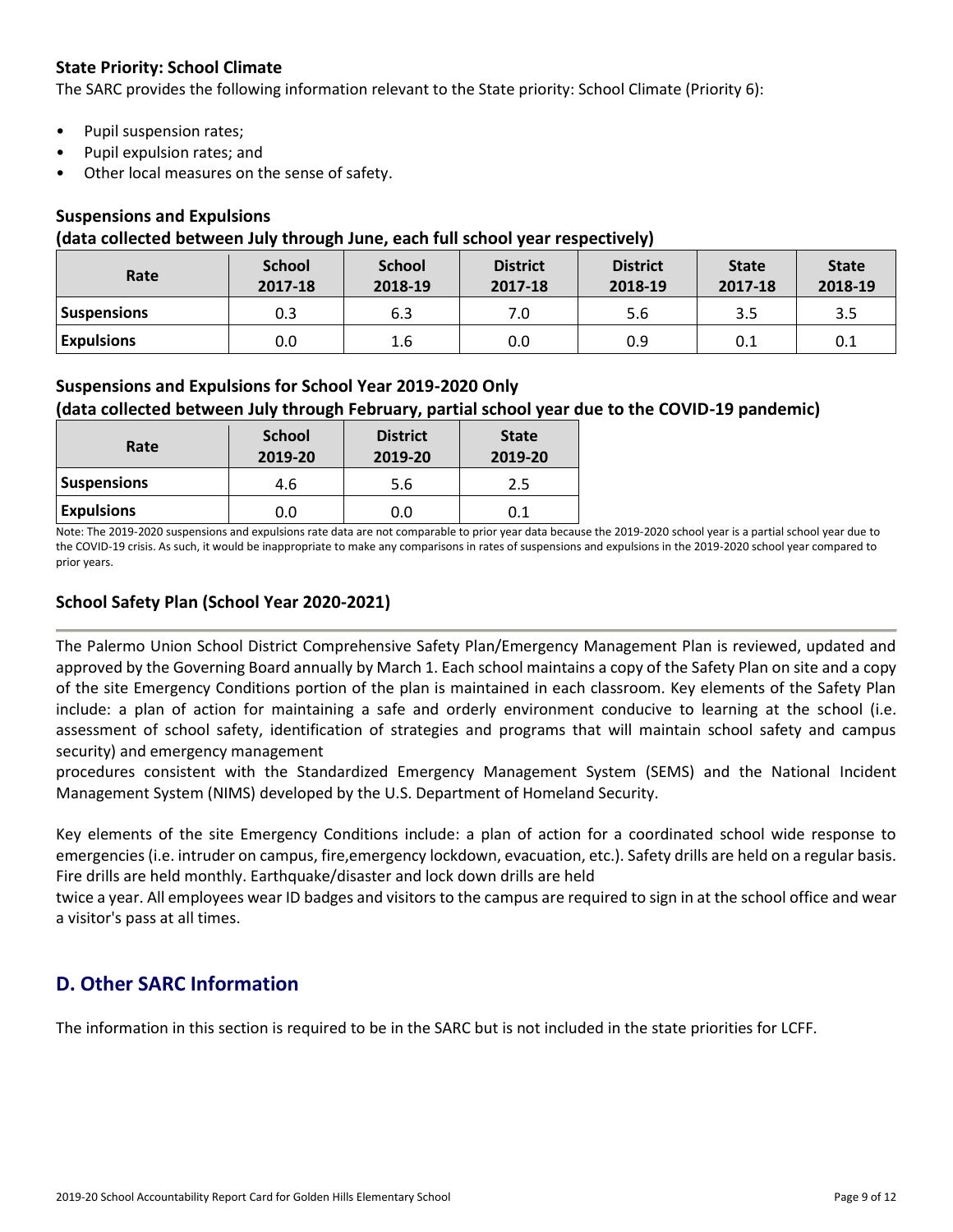## **Average Class Size and Class Size Distribution (Elementary)**

| Grade<br>Level | <b>Average</b><br><b>Class</b><br><b>Size</b> | # of<br><b>Size</b><br>$1 - 20$ | # of<br><b>Size</b><br>$21 - 32$ | # of<br><b>Size</b><br>$33+$ | $\vert$ Average # of $\vert$<br><b>Size</b> | <b>Size</b><br>$1 - 20$ | # of<br><b>Size</b><br>$21 - 32$ | # of<br><b>Size</b><br>$33+$ | <b>Average</b><br><b>Size</b> | # of<br><b>Size</b><br>$1 - 20$ | # of<br><b>Size</b><br>$21 - 32$ | 2017-18 2017-18 2017-18 2017-18 2018-19 2018-19 2018-19 2018-19 2019-20 2019-20 2019-20 2019-20 <br># of<br> Classes* Classes* Classes*  Class  Classes* Classes* Classes*  Class  Classes* Classes* Classes* <br><b>Size</b><br>$33+$ |
|----------------|-----------------------------------------------|---------------------------------|----------------------------------|------------------------------|---------------------------------------------|-------------------------|----------------------------------|------------------------------|-------------------------------|---------------------------------|----------------------------------|----------------------------------------------------------------------------------------------------------------------------------------------------------------------------------------------------------------------------------------|
|                | 30                                            |                                 | 4                                |                              | 23                                          |                         |                                  |                              | 21                            |                                 |                                  |                                                                                                                                                                                                                                        |
|                | 26                                            |                                 |                                  |                              | 31                                          |                         |                                  |                              | 23                            |                                 |                                  |                                                                                                                                                                                                                                        |

\*Number of classes indicates how many classes fall into each size category (a range of total students per class).

\*\* "Other" category is for multi-grade level classes.

## **Ratio of Pupils to Academic Counselor (School Year 2019-2020)**

| <b>Title</b>         | <b>Ratio</b> |
|----------------------|--------------|
| Academic Counselors* | ח ר<br>205   |

\*One full time equivalent (FTE) equals one staff member working full time; one FTE could also represent two staff members who each work 50 percent of full time.

## **Student Support Services Staff (School Year 2019-2020)**

| <b>Title</b>                                                         | Number of FTE*<br><b>Assigned to School</b> |
|----------------------------------------------------------------------|---------------------------------------------|
| <b>Counselor (Academic, Social/Behavioral or Career Development)</b> |                                             |
| Library Media Teacher (Librarian)                                    |                                             |
| Library Media Services Staff (Paraprofessional)                      |                                             |
| Psychologist                                                         |                                             |
| <b>Social Worker</b>                                                 |                                             |
| <b>Nurse</b>                                                         |                                             |
| Speech/Language/Hearing Specialist                                   |                                             |
| <b>Resource Specialist (non-teaching)</b>                            |                                             |
| <b>Other</b>                                                         |                                             |

\*One Full Time Equivalent (FTE) equals one staff member working full time; one FTE could also represent two staff members who each work 50 percent of full time.

## **Expenditures Per Pupil and School Site Teacher Salaries (Fiscal Year 2018-2019)**

| Level                                                | <b>Total</b><br><b>Expenditures</b><br><b>Per Pupil</b> | <b>Expenditures</b><br><b>Per Pupil</b><br>(Restricted) | <b>Expenditures</b><br><b>Per Pupil</b><br>(Unrestricted) | Average<br><b>Teacher</b><br><b>Salary</b> |
|------------------------------------------------------|---------------------------------------------------------|---------------------------------------------------------|-----------------------------------------------------------|--------------------------------------------|
| <b>School Site</b>                                   | \$11,636                                                | \$3,313                                                 | \$8,323                                                   | \$73,076                                   |
| <b>District</b>                                      | N/A                                                     | N/A                                                     | \$9,067                                                   | \$74,689                                   |
| <b>Percent Difference - School Site and District</b> | N/A                                                     | N/A                                                     | $-8.6$                                                    | $-10.2$                                    |
| <b>State</b>                                         | N/A                                                     | N/A                                                     | \$7,750                                                   | \$80,565                                   |
| <b>Percent Difference - School Site and State</b>    | N/A                                                     | N/A                                                     | 7.1                                                       | $-9.7$                                     |

Note: Cells with N/A values do not require data.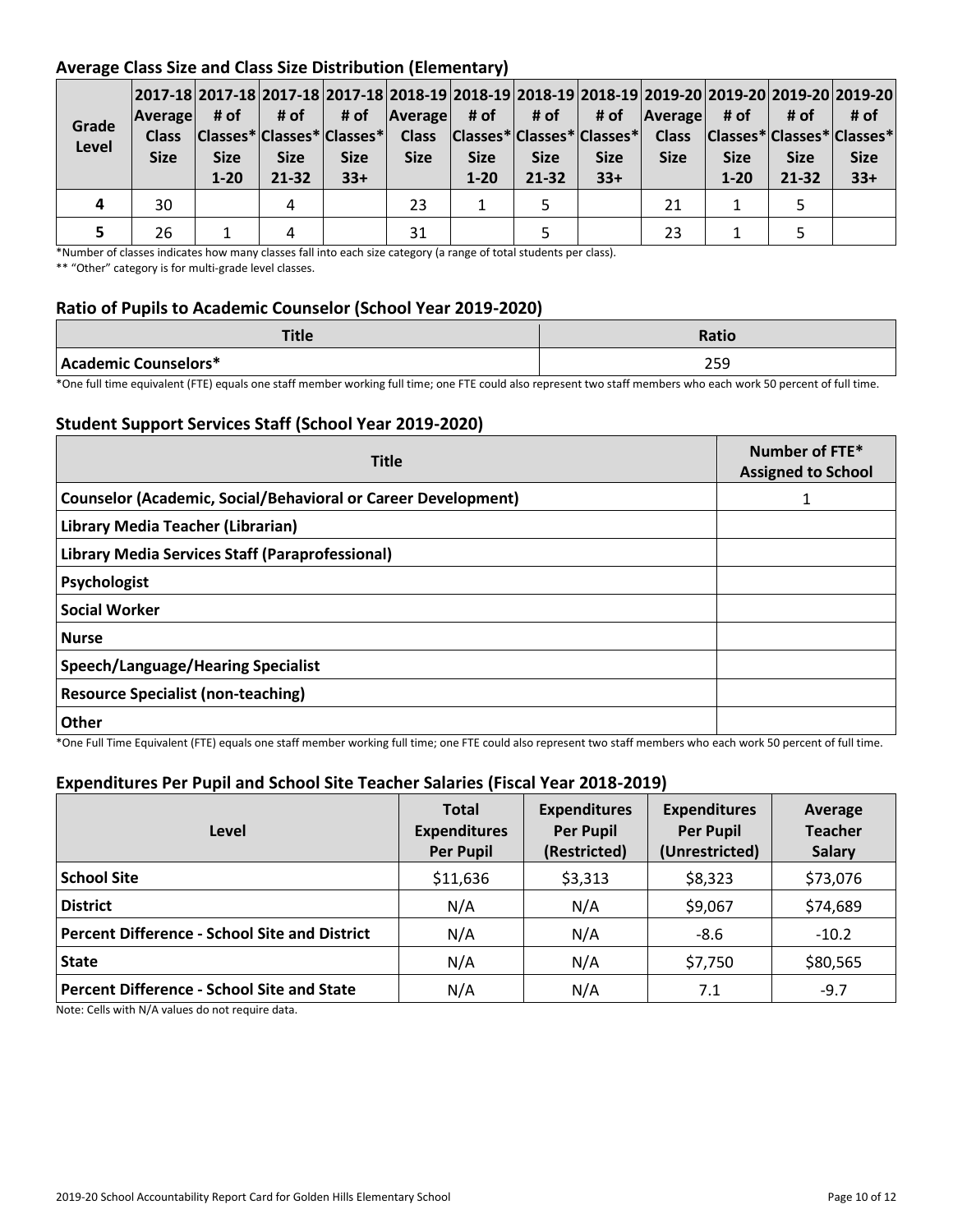## **Types of Services Funded (Fiscal Year 2019-2020)**

Golden HIlls Elementary School uses a MTSS (Multi-Tiered System of Support) to support students in academics, behavior and social -emotional needs. Our intervention program is based on our essential standards, much of our professional development is based on supporting the PLC's . All of our professional development supports our School Plan for Student Achievement and is focused on intentional support for our teachers instruction with their input and teacher-led, district led and outside expert led professional development. Teachers meet weekly, on Friday afternoons, to analyze data, investigate best instructional practices, and review assessments and assessment data for general ed students, special education students, English Learners and more.

Local Control Funding Formula (LCFF) from the state provides general funding for the base programs and supplemental programs. The LCFF funds are distributed based on the Local Control Accountability Plan (LCAP) adopted by the PUSD board and developed by the district in conjunction with stakeholders including parents, students, school employees and other stakeholders.

Golden Hills Elementary School provides standards based, high quality instruction to all students in all subject areas. We provide additional academic support and supplemental services through school wide intervention classes within the school day and through after school tutoring. Achievement data and student

progress is regularly monitored in order to insure that students are assigned to appropriate classes and intervention services. Students that are not meeting grade level standards also receive instructional support from our education specialists.

Golden HIlls updated technology by purchasing 13 View sonics boards, new web and document cameras using CSI and CARES funding.

The purpose of Title I, federal funds help to meet the educational needs of low-achieving students in California's highestpoverty schools. Funds are used to support effective, research-based educational strategies that close the achievement gap between high-and low-performing students and enable the students to meet the state's challenging academic standards. Title I funding supports improvement of the teaching and learning of children who are at risk of not meeting academic standards and reside in areas with high concentration of children from low -income families. It also provides additional academic support from instructional aides who work in the classroom under the guidance of a credentialed teacher.

Title III Limited English Proficient - The purpose of the Title III Limited English Proficient (LEP) Student Program is to ensure that all LEP students, referred to as English learners in California, attain English proficiency, develop high levels of academic attainment in English, and meet the same challenging state academic standards as all other students. English Language Learners who have not yet reached fluency receive approximately 35 minutes of English Language instruction daily, in addition to their core Reading/ELA classes.

Title VII funding is used to provide Indian Education students with additional academic support from an instructional aide who provides in-class assistance.

| <b>Category</b>                              | <b>District</b><br>Amount | <b>State Average</b><br><b>For Districts</b><br><b>In Same Category</b> |
|----------------------------------------------|---------------------------|-------------------------------------------------------------------------|
| <b>Beginning Teacher Salary</b>              | \$50,850                  | \$50,574                                                                |
| Mid-Range Teacher Salary                     | \$70,669                  | \$76,649                                                                |
| <b>Highest Teacher Salary</b>                | \$100,710                 | \$98,993                                                                |
| <b>Average Principal Salary (Elementary)</b> | \$115,451                 | \$125,150                                                               |

## **Teacher and Administrative Salaries (Fiscal Year 2018-2019)**